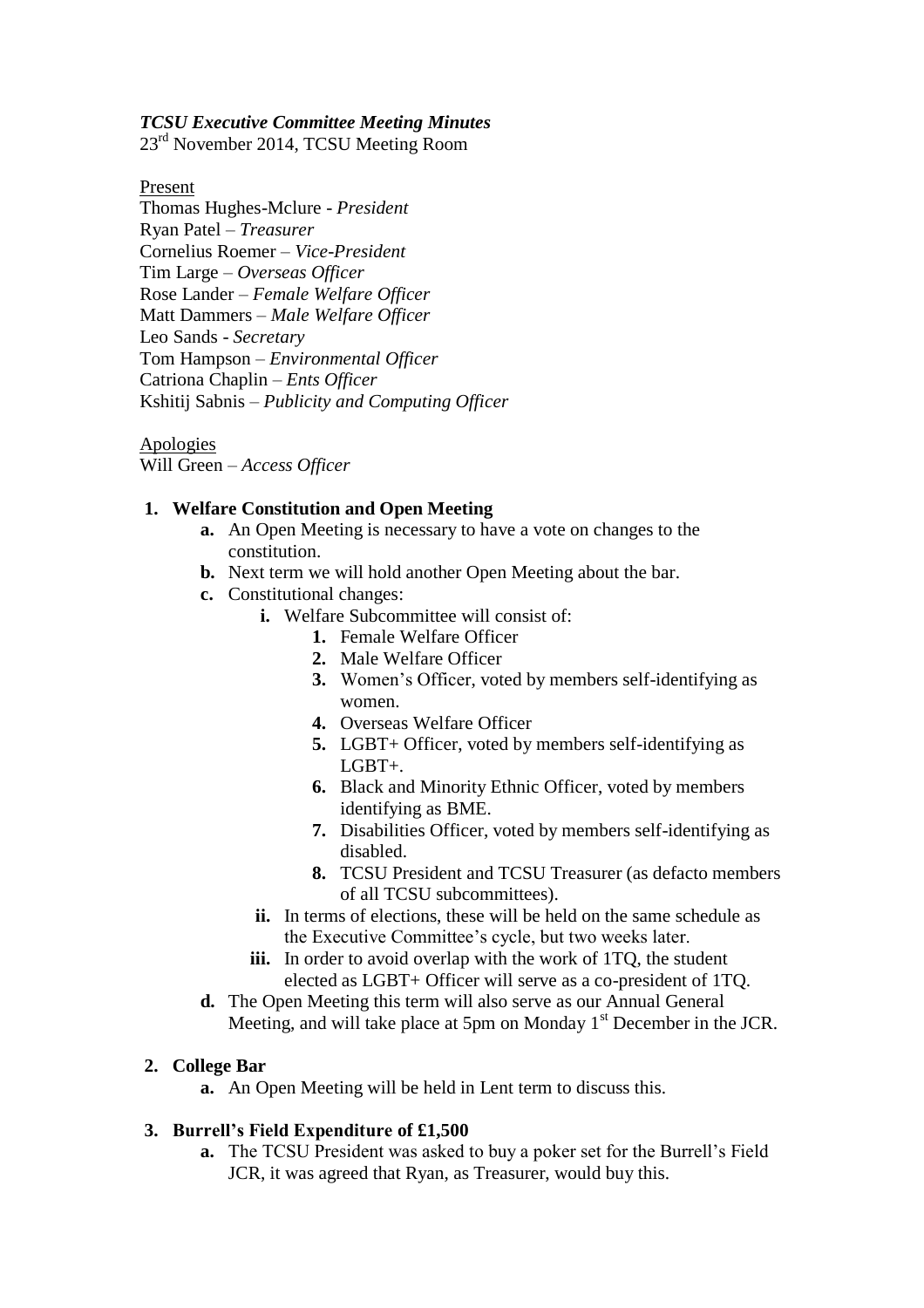- **b.** Discussions are underway with the Catering Manager over the possibility of installing a vending machine there.
- **c.** For the remaining £1,000 of expenditure, Ryan will organise the purchase and installation of:
	- **i.** An audio system in both the main JCR and the Burrell's Field JCR
	- **ii.** Bean bags
	- **iii.** Board games such as Twister and Chess, possibly in a new, separate cupboard.

# **4. Junior Steward**

- **a.** Nominations will close on Wednesday  $26<sup>th</sup>$  November, Hustings will take place on Friday 28<sup>th</sup> November, and the election will take place on the Sunday  $30<sup>th</sup>$  November.
- **b.** The President will organise this election.

# **5. PS4**

- **a.** It was agreed that the controllers would be replaced, but the security system would be changed. A card to unlock the cabinet in which they are stored will need to be signed out from the Porters' Lodge. Tom will speak to the Head Porter about this.
- **b.** One game will be bought for the PS4 to be stored in the cabinet in the JCR, Tom will organise a Facebook poll to determine which game should be bought, and Ryan will then buy it.

# **6. Liaison Meeting**

- **a.** Ryan raised the issue of the Avenue Lights, this will be put forward.
- **b.** The issue of the University Gym will be raised.
- **c.** It will be asked whether there is there a long term plan for the storage of international students' belongings.
- **d.** The rules regarding shared storage will be challenged. The current accommodation guidelines for keeping
	- **i.** People should be able to keep their rooms for storage at a reduced rate?
	- **ii.** Changing the rules on the number of people who can sign joint leases.
	- **iii.** A change in the wording of the White Book for vacation room rental, which currently states  $1/70<sup>th</sup>$  of the termly charge per night'.
- **e.** It should be raised that an article recently published in Varsity has raised concerns amongst students, and what is the college's reaction to this? [http://www.varsity.co.uk/comment/7823.](http://www.varsity.co.uk/comment/7823) This may have implications for access initiatives.
- **f.** Putting the room bookings system online.

# **7. Unspent ACC money: Initiate project fund?**

- **a.** Cornelius raised the possibility of letting societies, and even individual members, to apply for a fund of unspent ACC money.
- **b.** However, it was agreed that societies' funding should be scaled up to spend the rest of the money. This will be agreed with the ACC Committee.